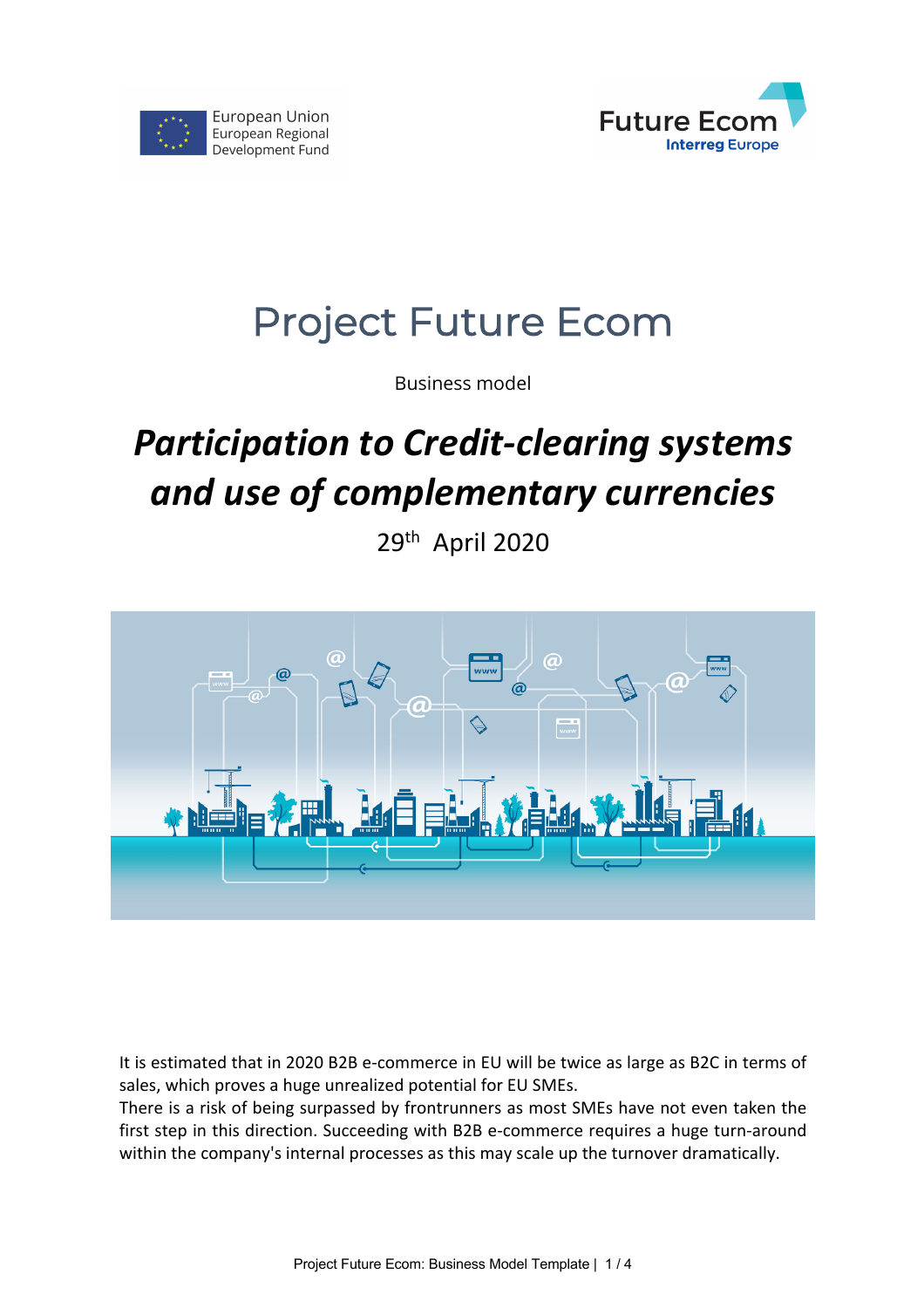



Digitizing and automatizing the internal processes of the SME is the key to managing and keeping up with huge growth in global e-commerce while ensuring economic profit.

## **1. Overview**

### *Introduce the company, what they supply and who their market is.*

AppAway Srl is a young small enterprise operating in two different fields of work: software development and IT, and workplace safety. Its businesses have been significantly affected over the last few years by the economic situation, implying poor investments by SMEs and therefore the situation of a poor market for software development, IT infrastructures and other expenses (i.e. safety).

In fact, often some ordinary problems of liquidity which affect SMEs imply that these latter are not motivated in planning and doing investment or pay attention to the need of innovation and related investments the company has to face. Entrepreneurs facing a situation of economical recession often do not consider taht software development and IT solutions are kinds of investments SMEs really need in order to maintain or gain competitivity.

AppAway joined the Liberex platform in 2017 and since them their business based on the participation in the circuit has been grown reaching the 10% of the revenue in 2019. They increased their turnover and experienced, among other things, that SMEs (their customers) are more willing to take risks and plan investments and sustain related costs if they can use complementary resources and an additional capability to sell they own products other than the ordinary market.

## **2. The Digital Opportunity**

*How Digital technology is impacting the company and how they are adapting process or product to take advantage of this?*

Liberex is a Credit-clearing system which works mainly through a digital platform, but which integrates digital services, social relations and networking activities at territorial level. The systems provides for the generation of units of a complementary currency (named Liberex itself) through which SMEs participating in the community (the "circuit") can finalize transactions and sell or buy products and services. In specific, the Liberex circuit operates with enterprises located in Emilia-Romagna.

The working scheme upon which Liberex is based takes inspiration and rules from many other recent or historical experiences about generation of complementary currencies, for instance WIR esperience in Switzerland.

How does it work? In short, the manager of the platform evaluates the capability of a company who wants to join the circuit to offer products and services and sell them on the platform. If there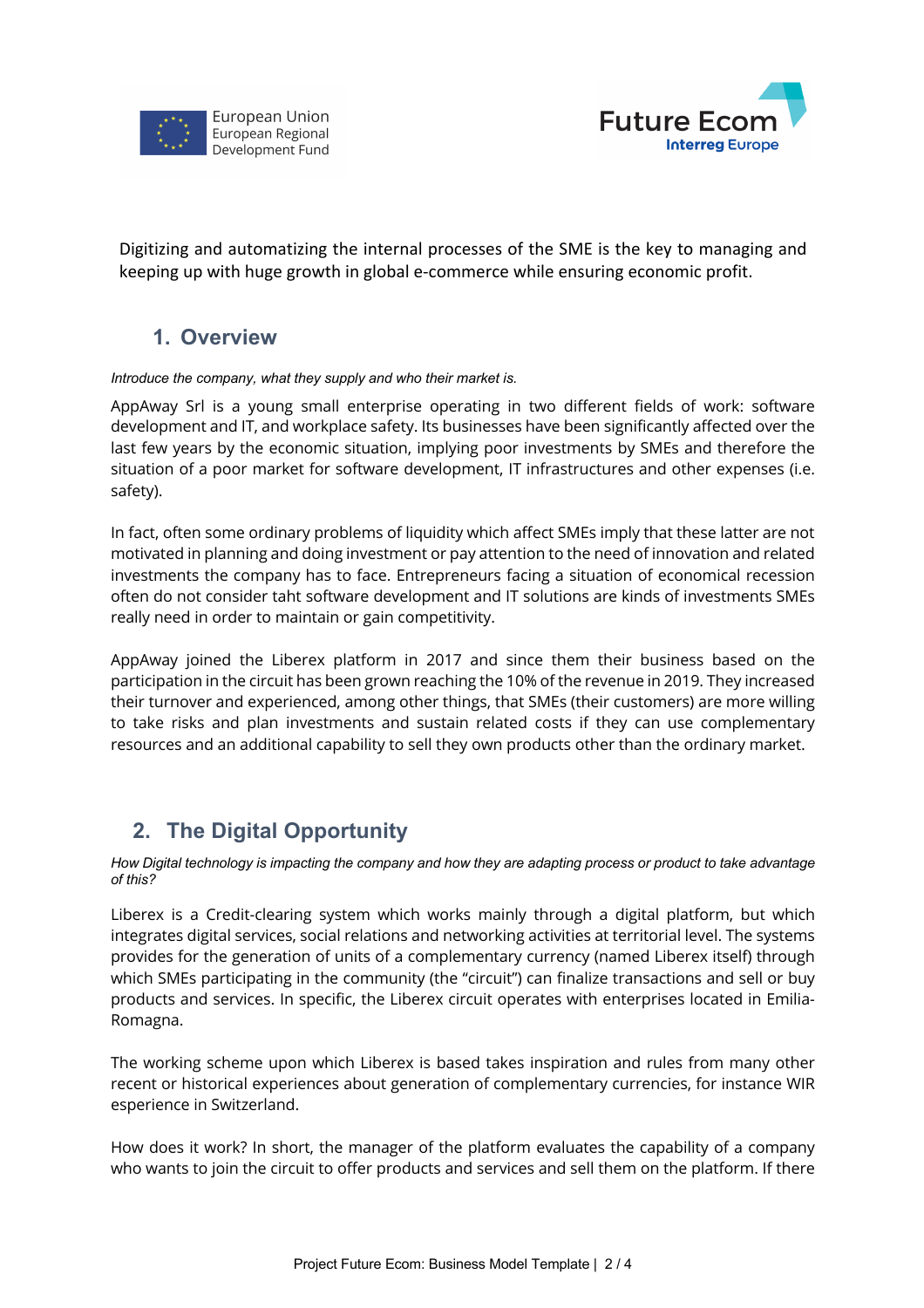



is reasonably a sufficient demand for products and services offered by the company, this latter joins the community and can make transactions using the complementary currency

Each transaction is operated and registered through the digital platform.

### **3. Impact on Value Streams**

#### *What is the impact of the digitisation on the value generated by the business?*

Through the participation in the circuit and through the digital platform, a SME can exploit a capability of producing and selling products or services additional to the ordinary capability to operate on the traditional market using the legal currency (euro), and thus receiving additional credit capability, and thus have the opportunity to use additional liquidity for expenses connected with operational daily costs as well as small or bigger investments.

This can support the SMEs activity, development or even survival, especially during times of economic recession or scarcity of liquidity and low currency circulation rates within the local or regional economic system.

The aim of the circuit is to give value to the capability of the SME to produce and sell products and services required by the community, and in specific, to the residual capability that currently is not appreciated by the ordinary market. Based on this residual capability, monetary credit is given to the entreprise. This latter can therefore start to buy products and services from the other SMEs participating in the circuit, using the digital platforms.

## **4. Lessons learned**

*What has gone especially well or badly in the process? What were the main lessons learned from the process?* 

The credit-clearing system enables the generation and the use of units of the complementary currency (Liberex) on the basis of the real residual productive capacity of the SME which can be shared with the circuit through the selling of its products and services. The enterprise has the opportunity to increase its turnover or to compensate a decrease of the turnover obtained on the traditional reference market. Therefore, the system is an effective tool for supporting SMEs, within a local or regional community of enterprises, especially in a period of economic recession or downturn. Units of currency have no financial value, because they can not be saved over time and the accruing of interests is not admitted. Therefore the currency is continuously transferred for buying or selling, and its circulation rate is much more higher that euro's in the traditional market.

The active participation (anche the sense of belonging) in a local o regional community is one of the most important elements of the system. The opportunity to know other enterprises and entrepreneurs promotes a direct connection and relation between them and reinforce the trustiness, in addition to the functioning of the digital platform and the role of assurance provided by the manager of the platform.